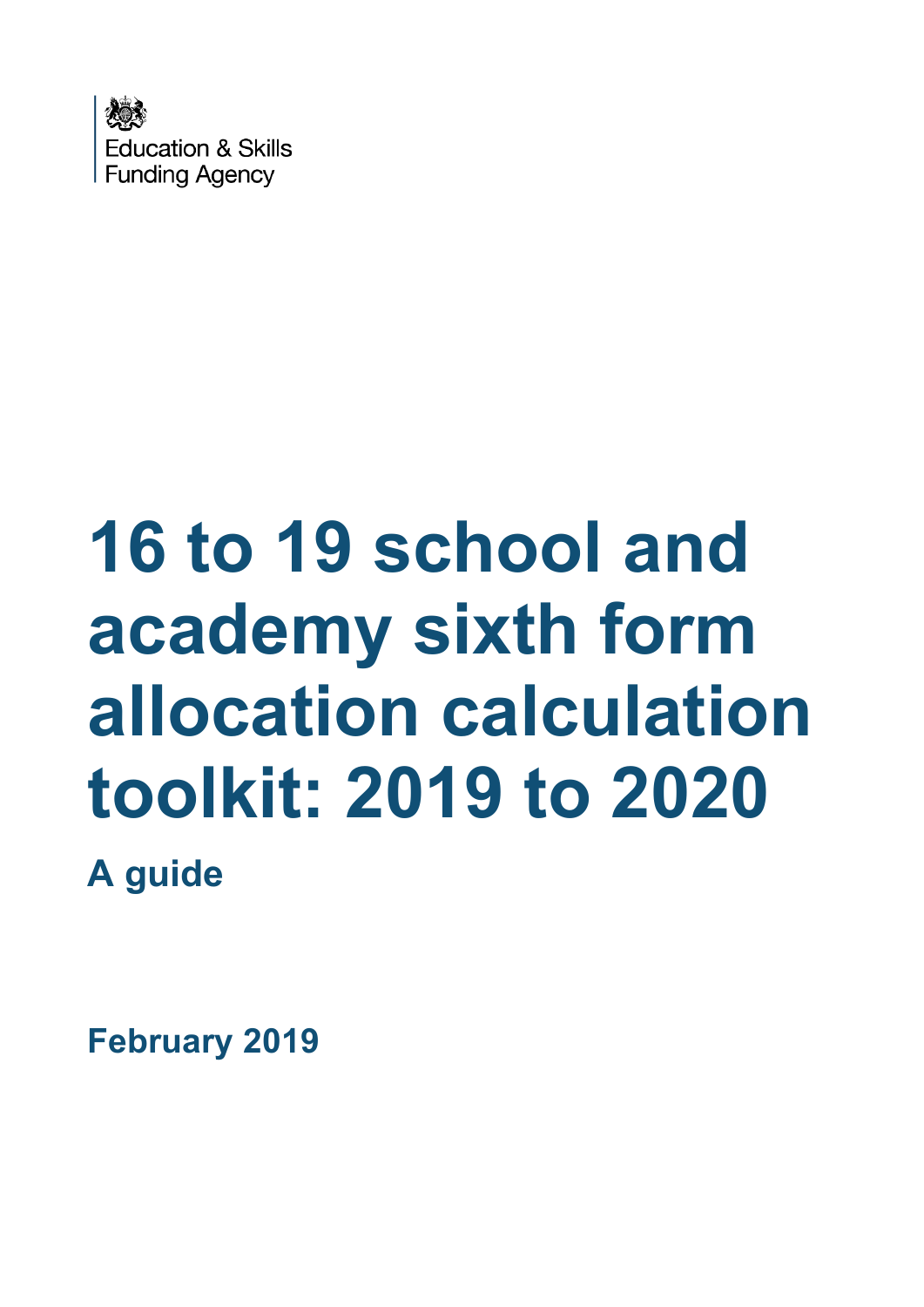# **Contents**

| Introduction                                                    | $\overline{4}$ |
|-----------------------------------------------------------------|----------------|
| Your 16 to 19 school and academy allocation calculation toolkit | 5              |
| What's new in ACT                                               | 5              |
| Features of the 16 to 19 revenue funding methodology            | 6              |
| What data have we used in ACT?                                  | 6              |
| Why do we use 2017 to 2018 data?                                | 6              |
| Why do we use 2018 to 2019 data?                                | 6              |
| Who counts?                                                     | 6              |
| Table 1: Student qualifying period                              | 6              |
| Core/programme aim and study programme type                     | 8              |
| The 16 to 19 revenue funding formula                            | 10             |
| Figure 1: 16 to 19 funding formula                              | 10             |
| Figure 2: 16 to 19 additional funding elements                  | 10             |
| <b>Student numbers</b>                                          | 11             |
| Table 2: Data sources for student numbers                       | 11             |
| Student funding bands                                           | 12             |
| Table 3: Student funding bands                                  | 12             |
| <b>Retention factor</b>                                         | 13             |
| Table 4: Retention criteria                                     | 13             |
| Calculation                                                     | 13             |
| Programme cost weighting                                        | 15             |
| Calculation                                                     | 16             |
| Table 5: Base weighting values                                  | 16             |
| Disadvantage funding                                            | 18             |
| Block 1: economic deprivation                                   | 18             |
| Calculation                                                     | 18             |
| Care leavers                                                    | 19             |
| Block 2: prior attainment                                       | 19             |
| Calculation                                                     | 19             |
| Table 6: Block 2 instance example                               | 20             |
| Maths and English condition of funding                          | 21             |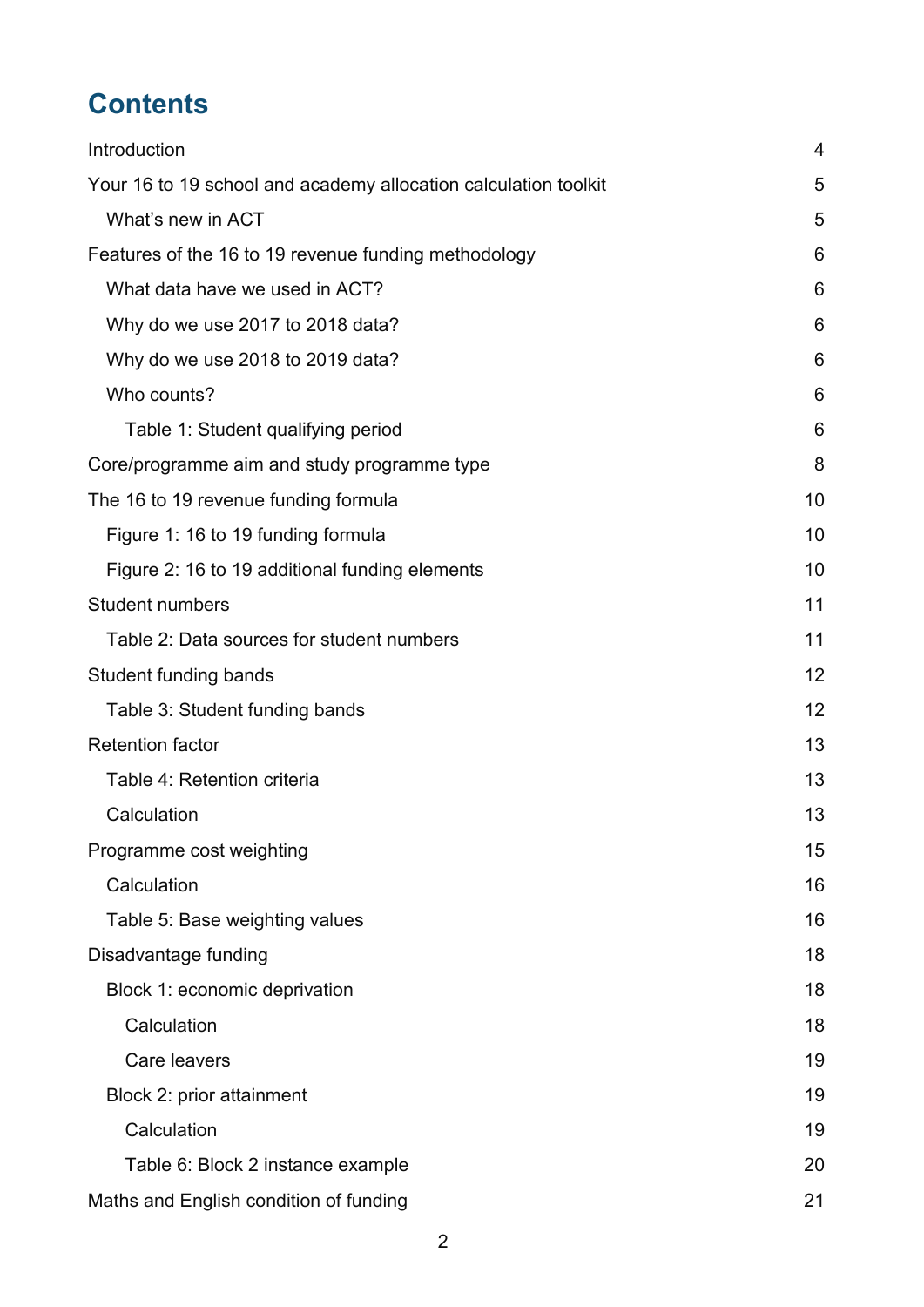| Capacity Delivery Fund (CDF) – Industry Placements |    |
|----------------------------------------------------|----|
| Area cost allowance                                | 23 |
| Table 8: Area cost factors                         | 23 |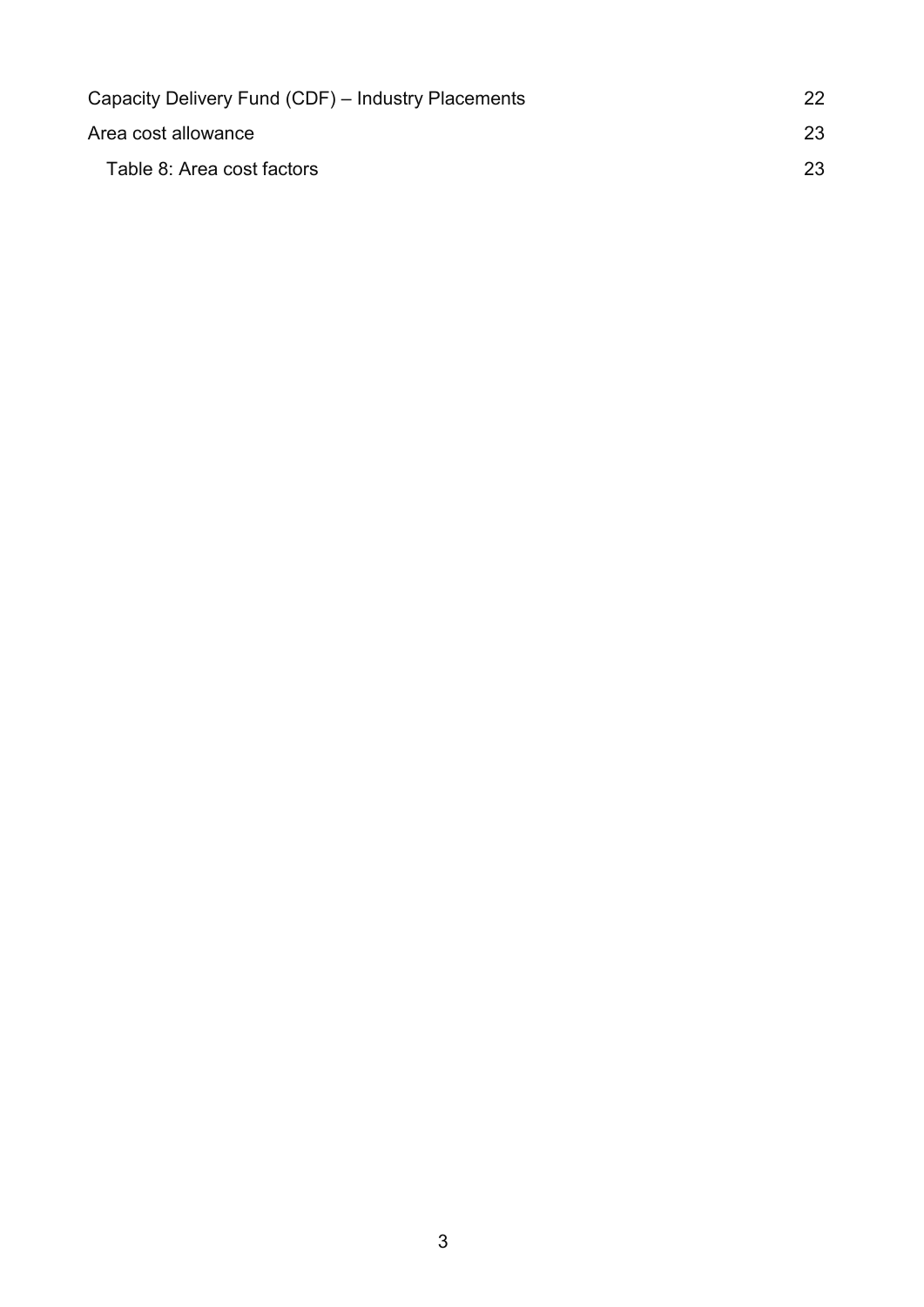# <span id="page-3-0"></span>**Introduction**

Peter Mucklow, Director of the Further Education Directorate at the Education and Skills Funding Agency has [written to the sector](https://www.gov.uk/government/publications/funding-for-academic-year-2019-to-2020-for-students-and-learners-aged-over-16) giving an overview of funding for the academic year 2019 to 2020 for students aged 16 to 19 and students aged 19 to 25 with an Education, Health and Care (EHC) plan.

For the 2019 to 2020 academic year we will calculate your 16 to 19 revenue funding in a similar way to 2018 to 2019. We will still use the data that you record to calculate your future funding.

We publish the [rules and guidance for 16 to 19 funding](https://www.gov.uk/guidance/16-to-19-education-funding-guidance) each year, along with further information on [how funding works](https://www.gov.uk/guidance/16-to-19-funding-how-it-works) and [funding allocations.](https://www.gov.uk/government/collections/funding-education-for-16-to-19-year-olds#16-to-19-funding:-allocations-to-institutions)

The allocation calculation toolkit (ACT) shows you the data we will use to calculate your funding. You can use it to check that the data is calculating the factors and other values to be used in your funding allocation as you expect it to. This may show you where there are errors in your data returns, and therefore highlight instances where you might want to submit a business case. Business cases relating to the data within the ACT should only be made once you have received and reviewed your allocation statement. The deadline for submitting cases is 30 April 2019, as confirmed in Peter Mucklow's letter.

This guide explains the practical detail of how we have used your data within the 16 to 19 school and academy ACT to calculate the various elements of the funding formula for your institution. When we refer to schools and academies in this guide it includes schools, academies, free schools, studio schools, and university technical colleges.

For academies who were previously a sixth form college prior to conversion that return individualised learner record (ILR) data, we use the further education (FE) methodology and the FE ACT template. These institutions should use the [FE ACT guide.](https://www.gov.uk/government/publications/16-to-19-funding-allocations-supporting-documents-for-2019-to-2020)

If you have any queries about the information in this guide, please contact us using our [online enquiry form.](https://form.education.gov.uk/fillform.php?self=1&form_id=HR41uA2F8Dh&type=form&ShowMsg=1&form_name=Knowledge+centre+enquiry+form&noRegister=false&ret=%2Fmodule%2Fservices&noLoginPrompt=1)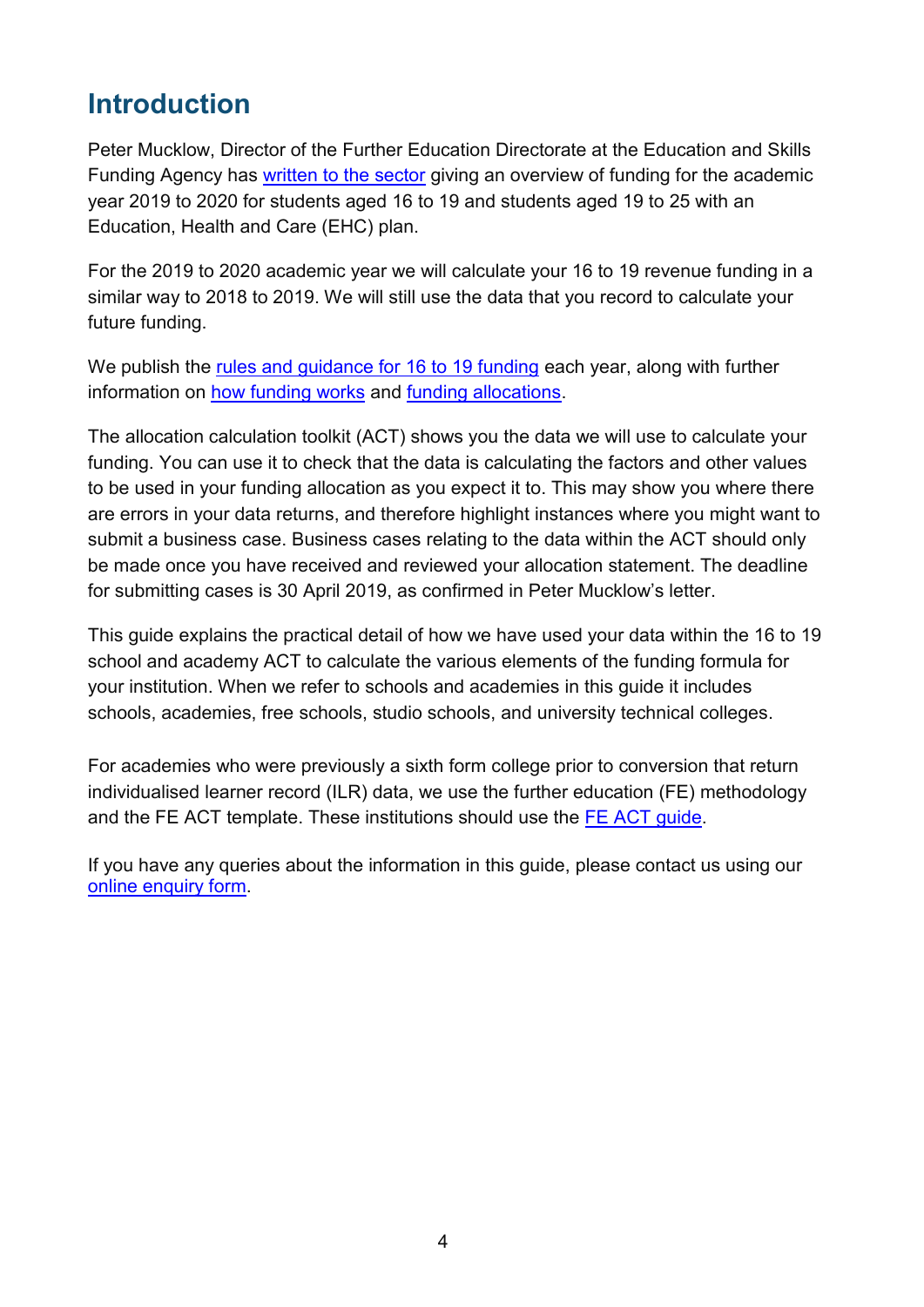## <span id="page-4-0"></span>**Your 16 to 19 school and academy allocation calculation toolkit**

To show you how we have used your data to calculate the factors and funding band proportions to be used in your 2019 to 2020 allocation, we have prepared a 16 to 19 school or academy ACT for you. The ACT includes 6 separate sheets.

**Funding factors** – the funding factors and funding bands calculated from your 2017 to 2018 census data that we will use to calculate your 2019 to 2020 funding.

**Aims** – the individual learning aims from your 2017 to 2018 census data identifying for each student which learning aim is the core/programme aim.

**Programme** – student-level data that shows information such as age, funding band, condition of funding status, and programme information such as programme type and core aim in 2017 to 2018. This provides the information required to calculate the elements used in working out the funding factors for your institution.

**Lagged Students** – student-level data that shows information such as age and programme start and end dates reflecting the students on the autumn 2018 census in learning in 2018 to 2019

**Glossary** – a technical description of each column in the Aims, Programme and Lagged Student sheets of the workbook. You can use this sheet to identify the specific data fields we have used when looking at your data.

**Student names** – a tool to enable you to add notes to the data on the Aims, Programme and Lagged Student sheets.

If we don't have a full set of 2017 to 2018 data for your institution, then we haven't produced an ACT for you. In this case, you can still see how the calculations are made by reviewing [our example ACT](https://www.gov.uk/government/publications/16-to-19-funding-allocations-supporting-documents-for-2019-to-2020) which is available on GOV.UK alongside this guidance.

## <span id="page-4-1"></span>**What's new in ACT**

We've made some improvements to the ACT that you might find helpful.

 Capacity Delivery Fund (CDF) – Industry Placements, an additional column has been added to the programme sheet to identify students eligible for CDF funding, the total students are also shown on the Funding Factors sheet.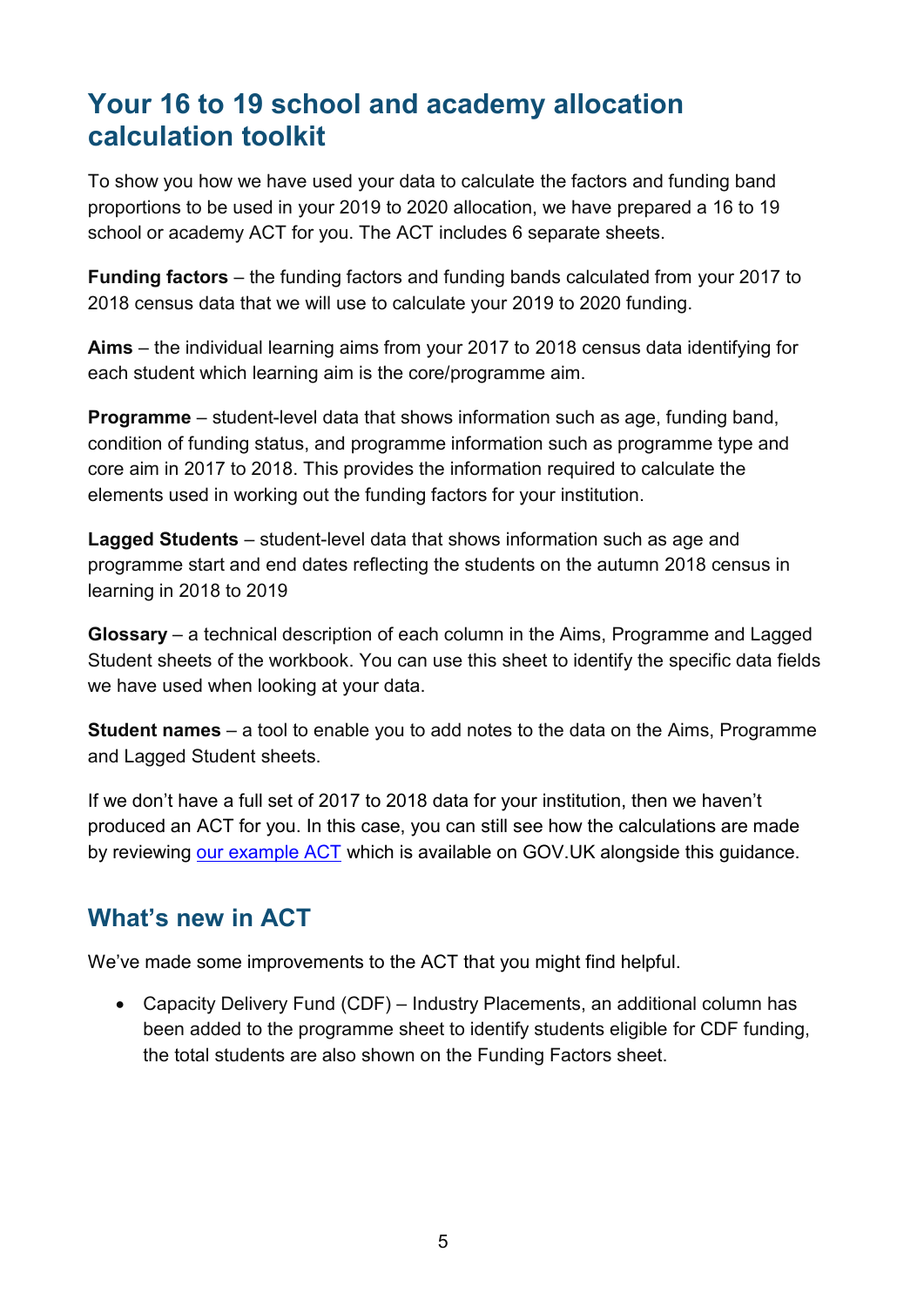## <span id="page-5-0"></span>**Features of the 16 to 19 revenue funding methodology**

#### <span id="page-5-1"></span>**What data have we used in ACT?**

2017 to 2018 and 2018 to 2019 data from the school census return made in autumn 2018.

#### <span id="page-5-2"></span>**Why do we use 2017 to 2018 data?**

Your 2017 to 2018 data is the last full-year set of data that you returned. We use it to understand the characteristics of your institution and its delivery.

#### <span id="page-5-3"></span>**Why do we use 2018 to 2019 data?**

Your 2018 to 2019 data is the latest set of enrolment data. We use this to calculate the lagged student volume for your institution.

You can find a detailed description of data sources in the glossary sheet of your ACT.

#### <span id="page-5-4"></span>**Who counts?**

We fund students aged 16 to 19, students aged 19 to 25 who have an EHC plan and 19+ continuing students. We include students' aims in the calculation of funding factors for your 2019 to 2020 funding allocation when the students count as valid starts in the 2017 to 2018 dataset. Students count as starts when they complete the appropriate qualifying period, which is based on the duration of the study programme.

#### <span id="page-5-5"></span>**Table 1: Student qualifying period**

| Study programme planned hours and<br>planned length in-year |               | <b>Qualifying period</b> |
|-------------------------------------------------------------|---------------|--------------------------|
| 450 hours or more                                           |               | 6 weeks (42 days)        |
| 24 weeks or longer<br>Fewer than 450 hours                  |               | 6 weeks (42 days)        |
|                                                             | 2 to 24 weeks | 2 weeks (14 days)        |

Programmes with a planned duration of less than 2 weeks and students who are in summer schools (aged 15 or under with a start date on or after 1 June 2018) are not counted.

When we calculate funding bands, factors or condition of funding from your 2017 to 2018 census data we do not include students who started their programme after the autumn 2017 census point. This is because you cannot record planned hours for 2017 to 2018 for these students which has an unintended negative effect on the calculation of these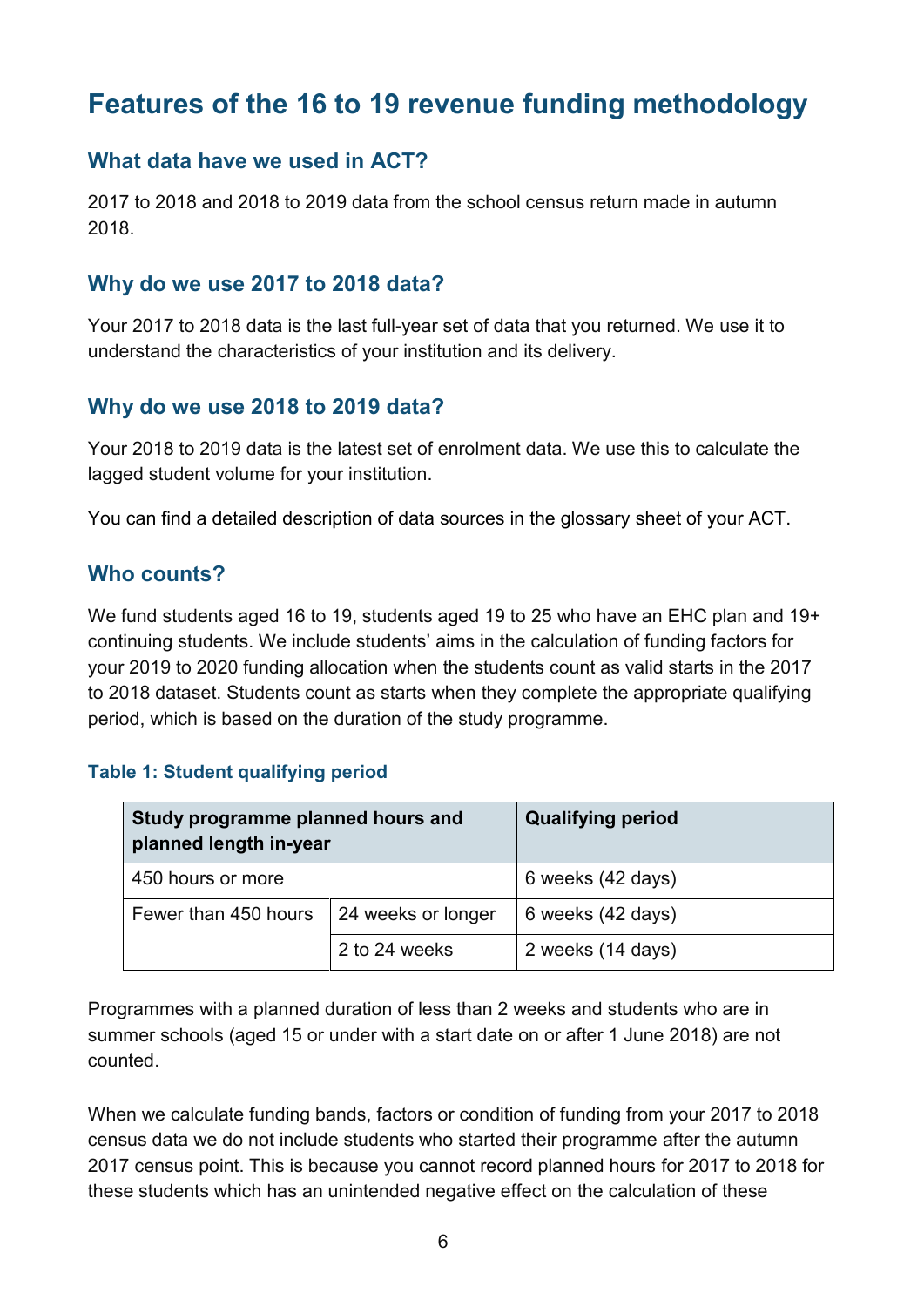elements. You can see which students fall in to this category on the programme sheet where the funded student (column D) = 'Yes – started after census date'.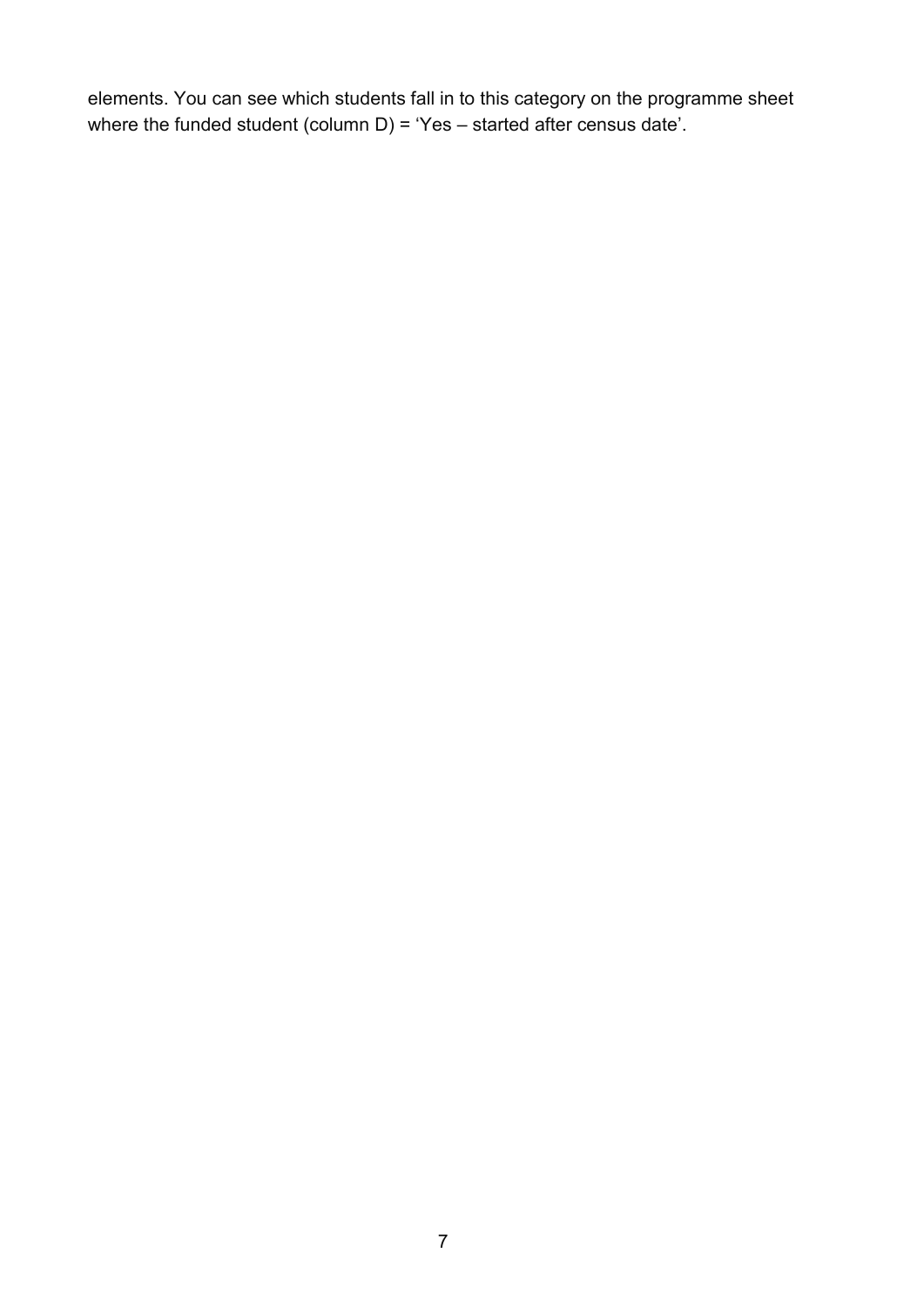## <span id="page-7-0"></span>**Core/programme aim and study programme type**

In the school census, you must identify a core aim when students are doing a vocational programme, or a mixed programme that has a vocational core. When students are doing an academic programme, including a mixed programme that does not have a vocational core, you do not flag any of the aims as the core aim.

We use core aim information to:

- determine whether the programme is academic or vocational
- determine whether a programme is a traineeship
- calculate programme cost weighting
- calculate retention

In some instances, multiple core aims for a student are identified across the academic year; where this occurs we use the most recent instance for calculation purposes.

We have identified issues with institutions either flagging a core aim for an academic programme, or not flagging a core aim for a vocational programme.

When institutions select a core aim that is one of the following types, we will count the study programme as academic:

- A level (excluding General Studies or Critical Thinking)
- GCSE
- International Baccalaureate
- Pre-U Diploma
- Free Standing Maths Qualification (FSMQ)
- Access to HE

When institutions do not select a core aim for students whom we believe are undertaking a vocational study programme, we will attempt to identify a core aim rather than treating them as doing an academic programme. This will avoid a negative effect on the retention and programme cost weighting factors, which would result in a reduced allocation.

When we have identified a vocational student who is missing a core aim, we have selected a core aim by first excluding general studies and critical thinking learning aims, and then applying the following hierarchy to the possible core aims to determine a single aim for each student:

- highest guided learning hours
- highest retention status
- highest programme cost weighting factor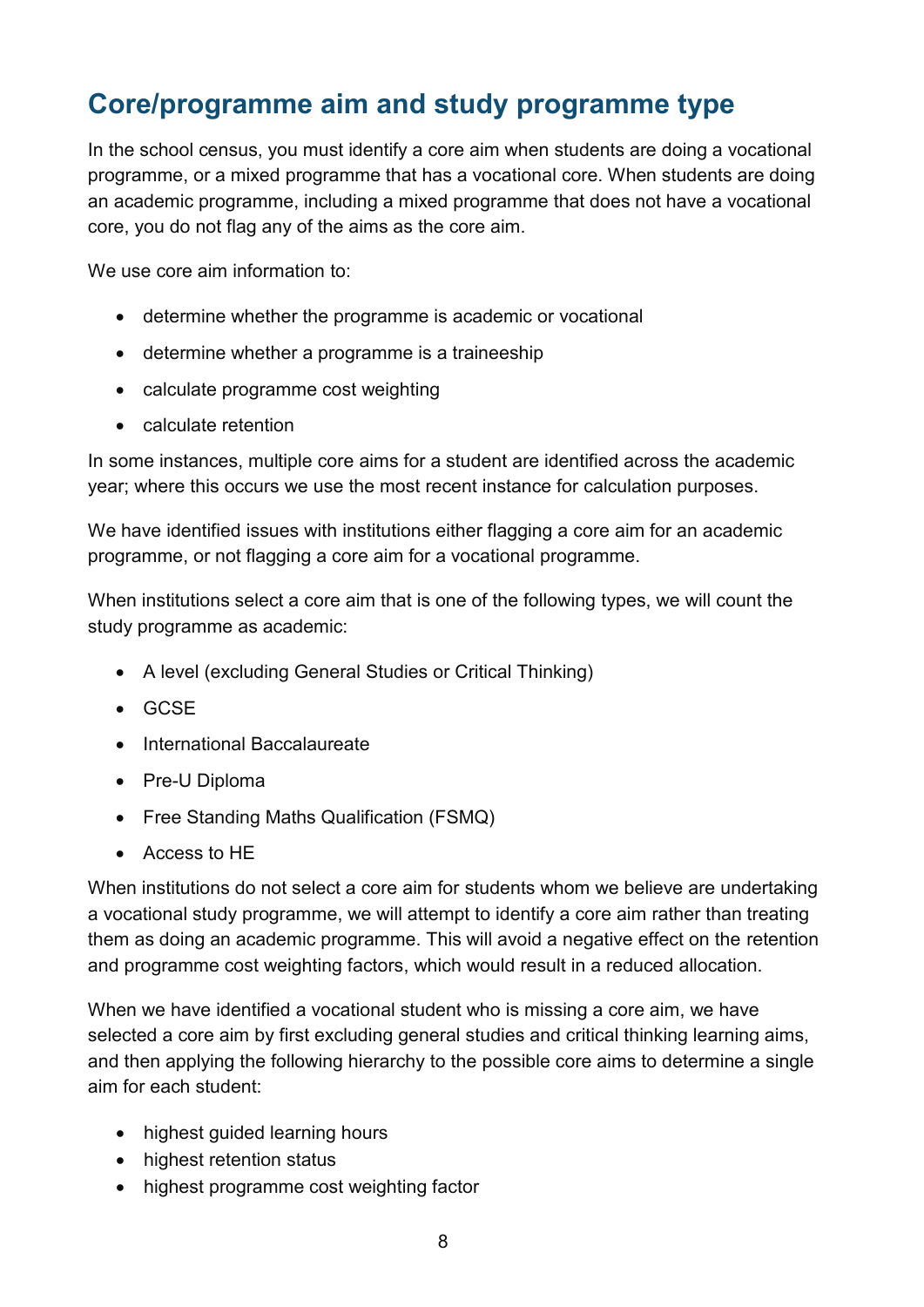minimum aim sequence number (the ESFA assigns a unique ID for each learning aim within a student's programme called the aim sequence number)

The aims sheet within your ACT shows the aim type as returned in the census (column J), column K shows the adjusted aim type, this is used to determine the core aim for use on the programme sheet.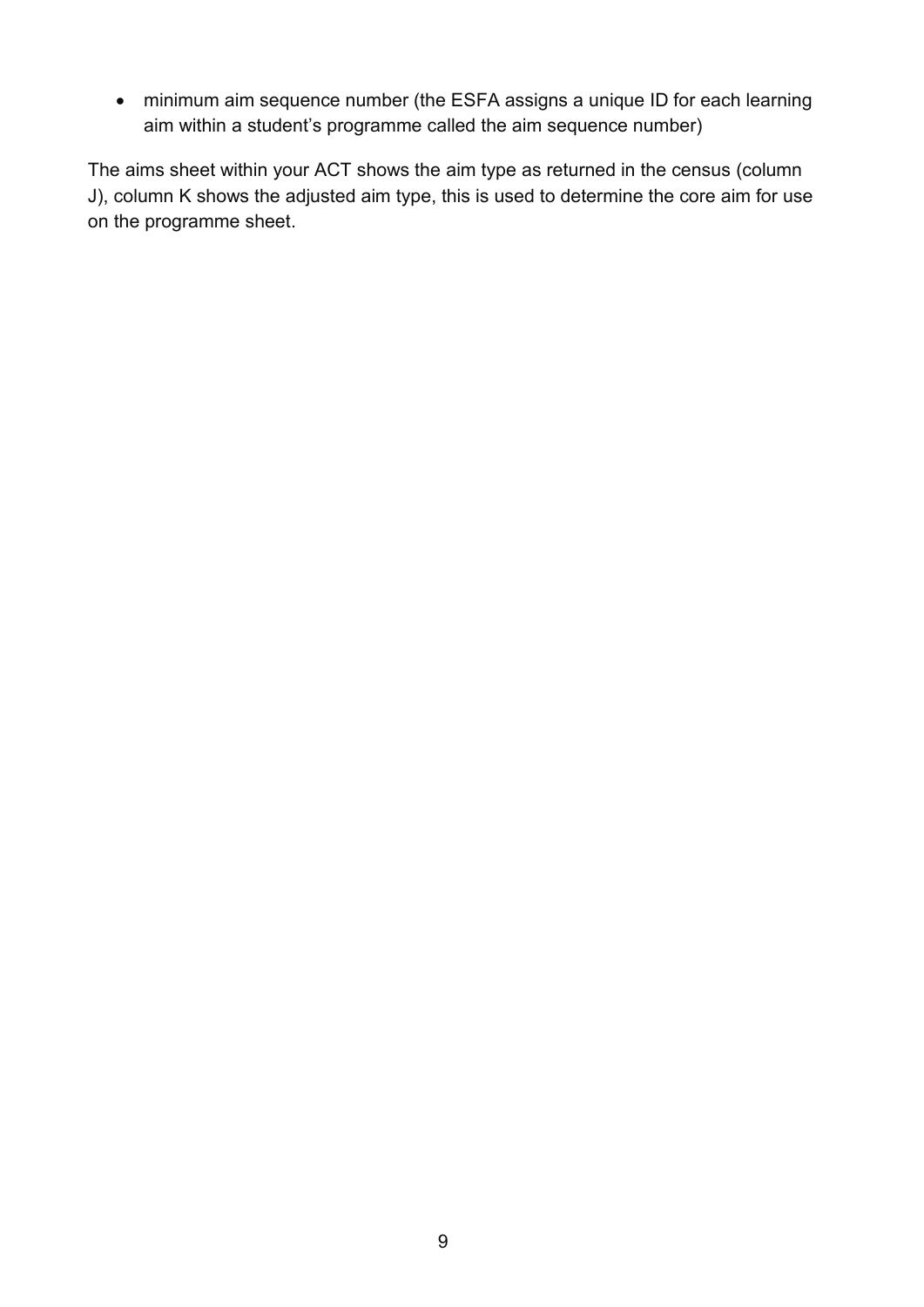# <span id="page-9-0"></span>**The 16 to 19 revenue funding formula**

All institutions are funded in the same way to teach 16 to 19 year olds and high needs students up to the age of 25. Funding allocations for 2019 to 2020 are calculated using a funding formula.

#### <span id="page-9-1"></span>**Figure 1: 16 to 19 funding formula**



There are also several additional funding elements that may or may not be relevant to your institution.

## <span id="page-9-2"></span>**Figure 2: 16 to 19 additional funding elements**



[An overview of 16 to 19 funding](https://www.gov.uk/guidance/16-to-19-funding-how-it-works) is available on GOV.UK.

In response to customer feedback this guidance document has been simplified to only include detailed chapters for the elements of the funding formula above that have corresponding data in your ACT file. The areas no longer covered are listed below with links to further details on GOV.UK.

- [Large Programme Funding](https://www.gov.uk/guidance/16-to-19-funding-large-programme-uplift)
- [Advanced Maths Premium Funding](https://www.gov.uk/guidance/get-help-to-increase-participation-in-advanced-maths)
- **•** [Formula Protection Funding](https://www.gov.uk/guidance/formula-protection-funding)
- [High Needs Student Funding](https://www.gov.uk/government/publications/high-needs-funding-arrangements-2019-to-2020)
- [Student Financial Support Funding](https://www.gov.uk/guidance/16-to-19-education-financial-support-for-students)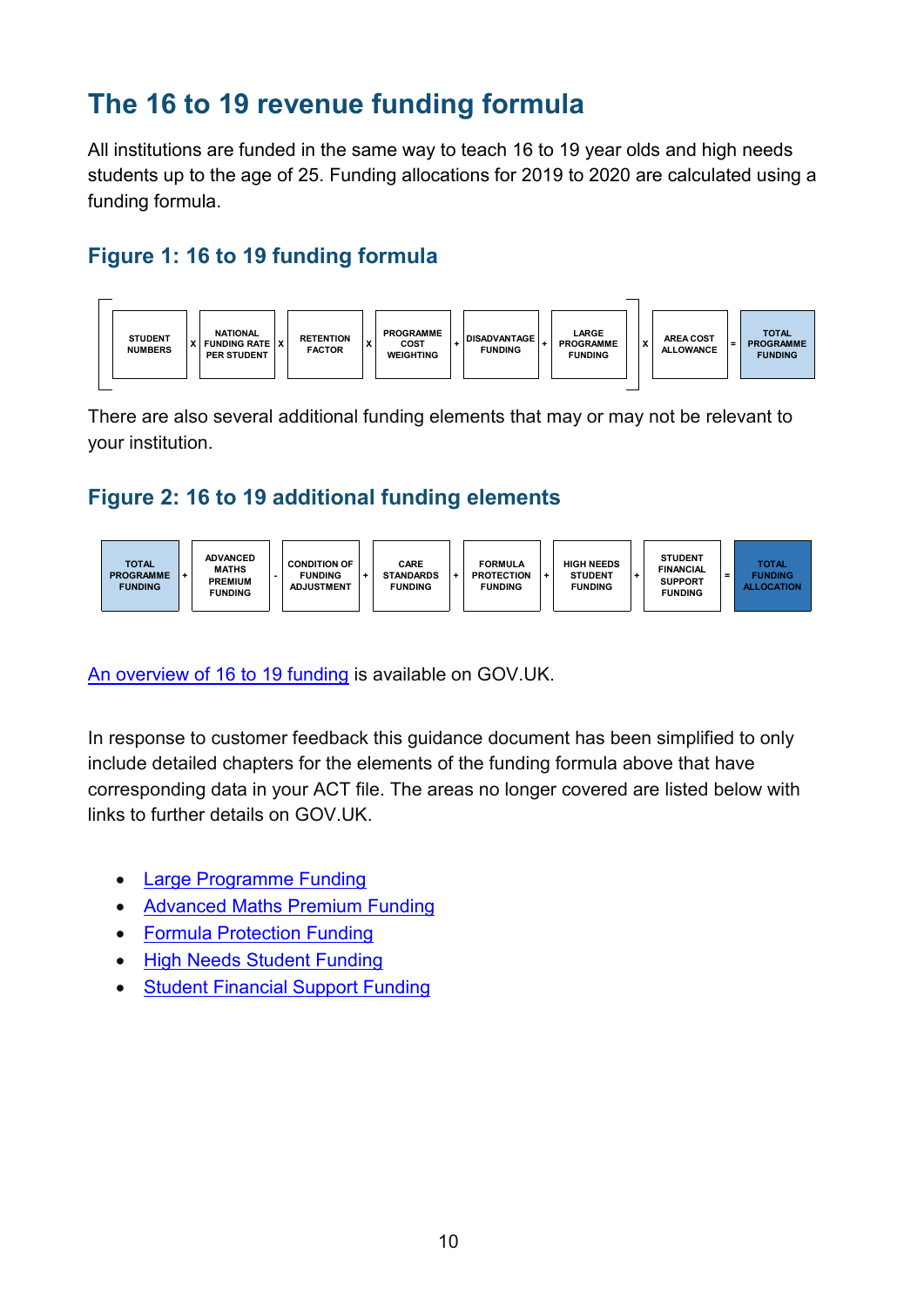## <span id="page-10-0"></span>**Student numbers**

We measure the learning delivered by your institution by counting the number of students and looking at the size of their programmes.

We start by calculating your lagged student numbers to decide how many students should be included in your funding for 2019 to 2020. The data sources we use in calculating 2019 to 2020 funding allocations are detailed in the table below.

### <span id="page-10-1"></span>**Table 2: Data sources for student numbers**

| <b>Institution type</b> | Method of determining number of students attracting funding    |
|-------------------------|----------------------------------------------------------------|
| Schools, academies,     | Lagged numbers based on 2018 to 2019 student numbers in autumn |
| free schools, studio    | 2018 census.                                                   |
| schools, university     | We do not use data for academies that are funded on estimated  |
| technical colleges      | numbers (as set out in their funding agreement).               |

Your lagged student number is shown on the funding factors sheet in table 1a. The lagged students sheet shows which students are counted for the lagged number.

We include students in the lagged student number when:

- $\bullet$  their enrolment status is either main or current (M or C)
- they are in national curriculum years 12, 13 or 14
- They are in national curriculum year 11 and were 16 or over at the  $31<sup>st</sup>$  August
- they remain on their programme long enough to qualify for funding (see Who [counts](#page-5-4) and [table 1](#page-5-5) above)

The final student number for all institution types will be confirmed on the allocation statement.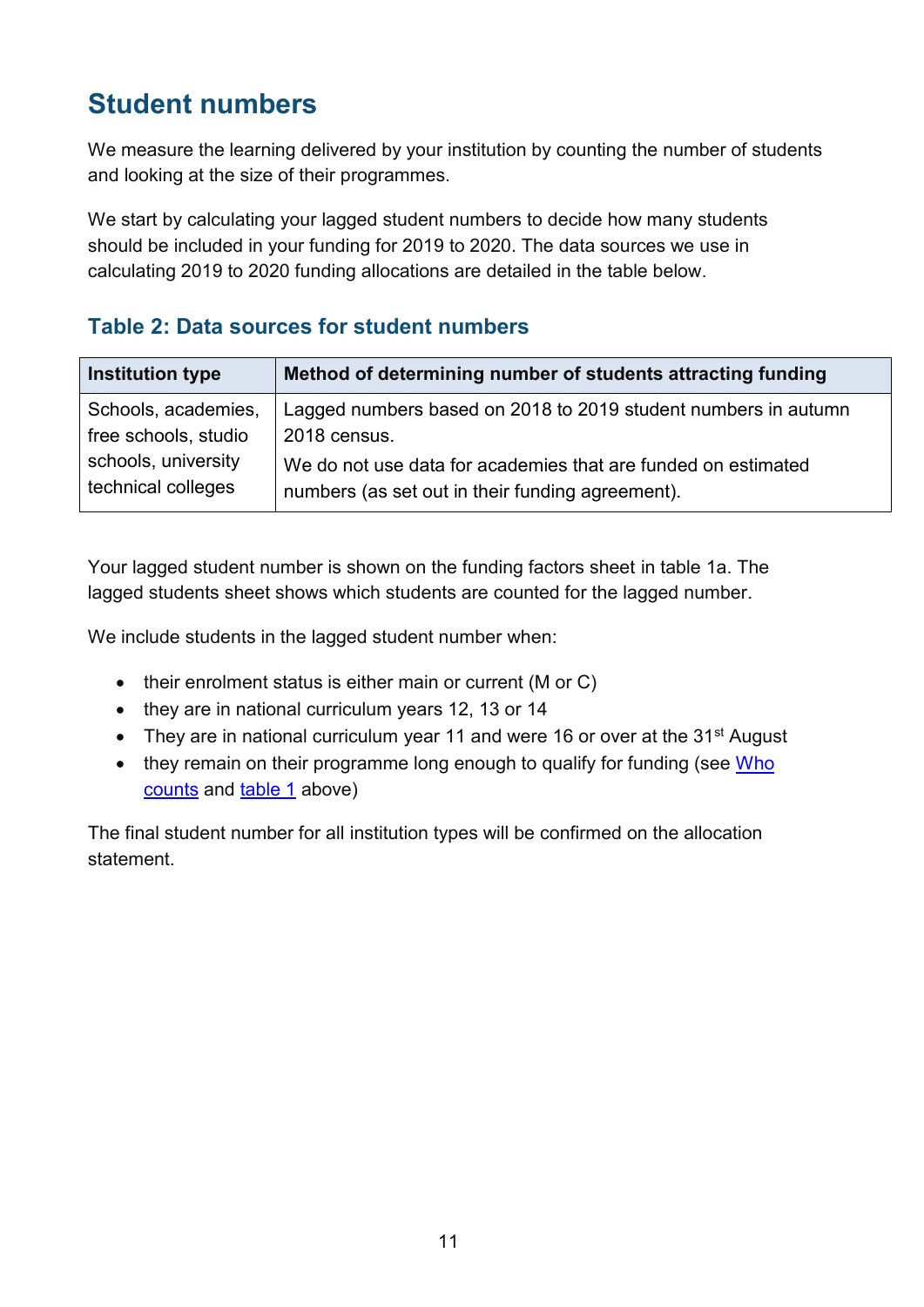# <span id="page-11-0"></span>**Student funding bands**

We fund at different rates depending on the size of the programme your students are studying, and in some cases their age and high needs status.

| <b>Band</b> | <b>Annual planned</b><br>hours | Category                                                              |
|-------------|--------------------------------|-----------------------------------------------------------------------|
| 5           | 540+ hours                     | 16 and 17 year olds and<br>Students aged 18 and over with high needs* |
| 4a          | $450+$ hours                   | Students aged 18 and over who are not high<br>needs                   |
| 4b          | 450 to 539 hours               | 16 and 17 year olds                                                   |
| 3           | 360 to 449 hours               | All ages                                                              |
| 2           | 280 to 359 hours               | All ages                                                              |
|             | Up to 279 hours                | All ages                                                              |

#### <span id="page-11-1"></span>**Table 3: Student funding bands**

\* For these purposes, the definition for an 18+ high needs student is where the census indicates that a local authority has paid element 3 'top-up' funding for the student, through recording 'true' for the top up funding indicator. There is a column on the programme sheet 'High Needs Student' (column F) that shows which students are classified as high needs students.

Your ACT contains a table showing the distribution of students by funding bands based on your 2017 to 2018 data (funding factors sheet, table 1b). These volumes are derived from the data on the programme sheet (the funding band is taken from column Y).

We will apply the proportions calculated from these volumes (in table 1b on the funding factors sheet) to your lagged student numbers for the 2019 to 2020 academic year.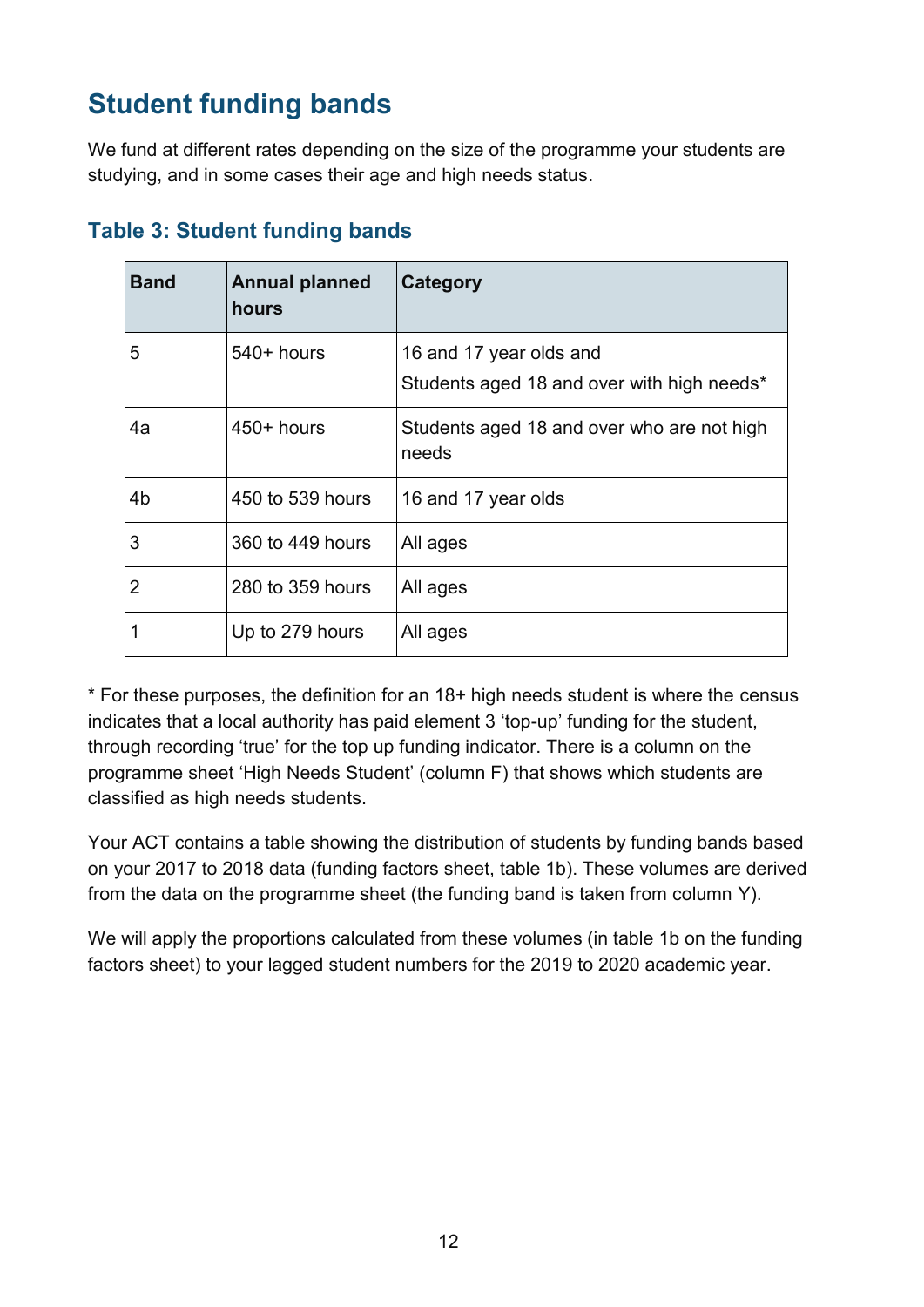# <span id="page-12-0"></span>**Retention factor**

When calculating the retention factor, we first calculate a retention rate at student level. We use different criteria to calculate the rate, depending on the programme.

- vocational programmes: students have to have completed or be continuing to study their core aim
- academic programmes: students have to have completed or be continuing to study at least one of their academic aims
- traineeship programmes: students have to have completed or be continuing to study their programme aim

When students are on a 2 year programme and they complete the first year, they will be counted as retained in that academic year. Completing the first year is defined as still being in learning on the last Friday of June, that is 29 June 2018 in this case. 2018 to 2019 was the first year this was introduced, previously the whole programme would determine their retention status and therefore students who completed the first year but did not return in the second year would have been treated as withdrawn which had a negative impact on the retention factor.

Your ACT file shows the retention status for each student on the programme sheet (column E). The overall retention factors for your institution can be seen on the funding factors sheet in cell F24.

| <b>Student's completion status</b>                 | Percentage of annual funding earned |
|----------------------------------------------------|-------------------------------------|
| Student leaves before qualifying period            | $0\%$                               |
| Student leaves and is not recorded as<br>completed | 50%                                 |
| Student retained and is recorded as<br>completed   | 100%                                |

## <span id="page-12-1"></span>**Table 4: Retention criteria**

We use these values to convert your retention rate to a retention factor. This is because we recognise that there is a cost to your institution, and an inherent value to educating young people, even if they don't complete their course.

## <span id="page-12-2"></span>**Calculation**

Your retention factor based on 2017 to 2018 data is used to calculate your 2019 to 2020 funding. You can see which of your students were retained on their study programme in the column 'retention' (column E) on the programme sheet.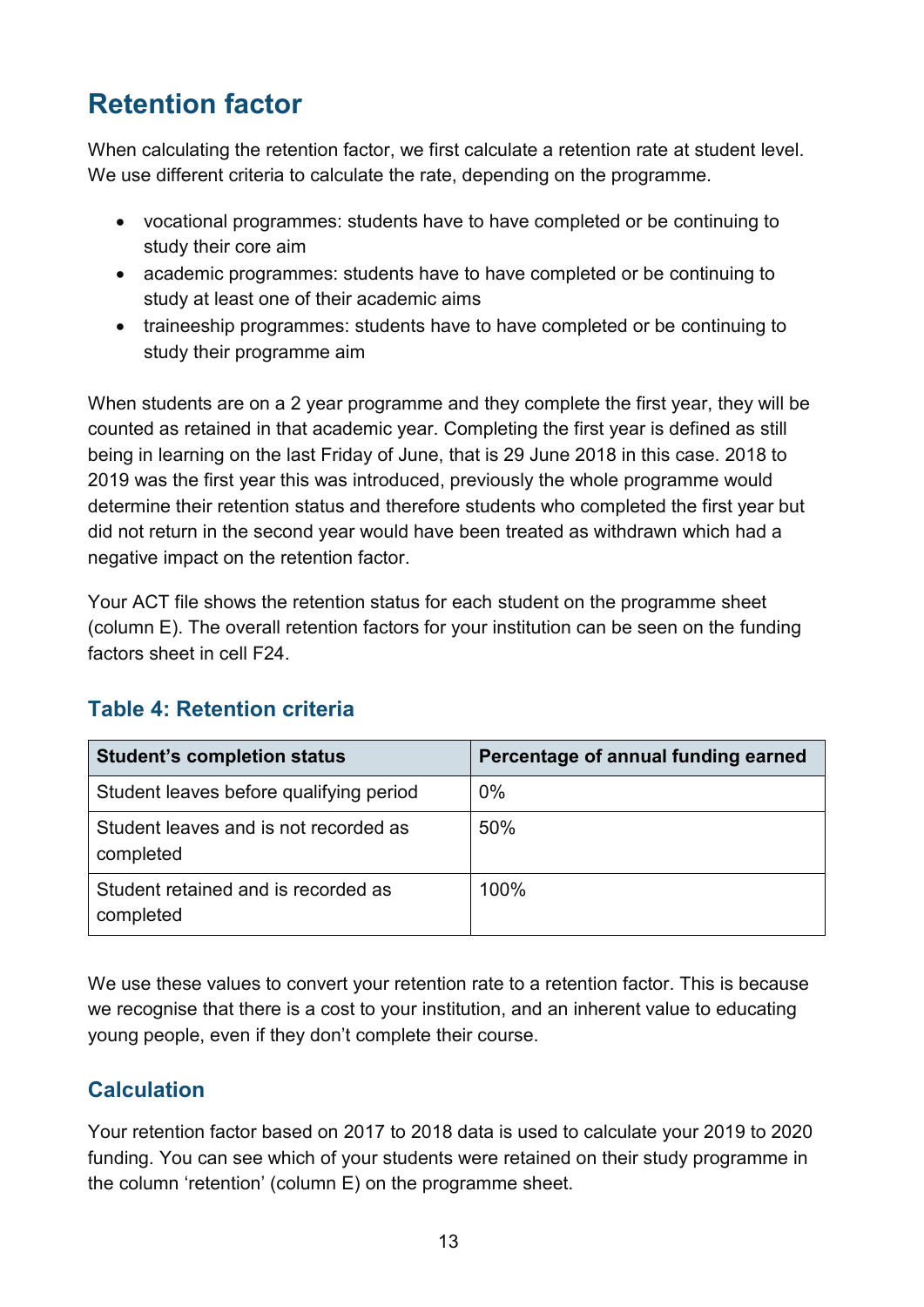Overall retention rate = Sum of students flagged 'Yes' in Retention (column E) where Funded student (column D) is marked as 'Yes' ÷ Sum of students marked 'Yes' in Funded student (column D)

We then convert your retention rate to a retention factor.

```
Retention factor = ( Retention rate ÷ 2 ) + 0.5
```
You can see the result of this calculation on the funding factors sheet in table 2 (cell F24).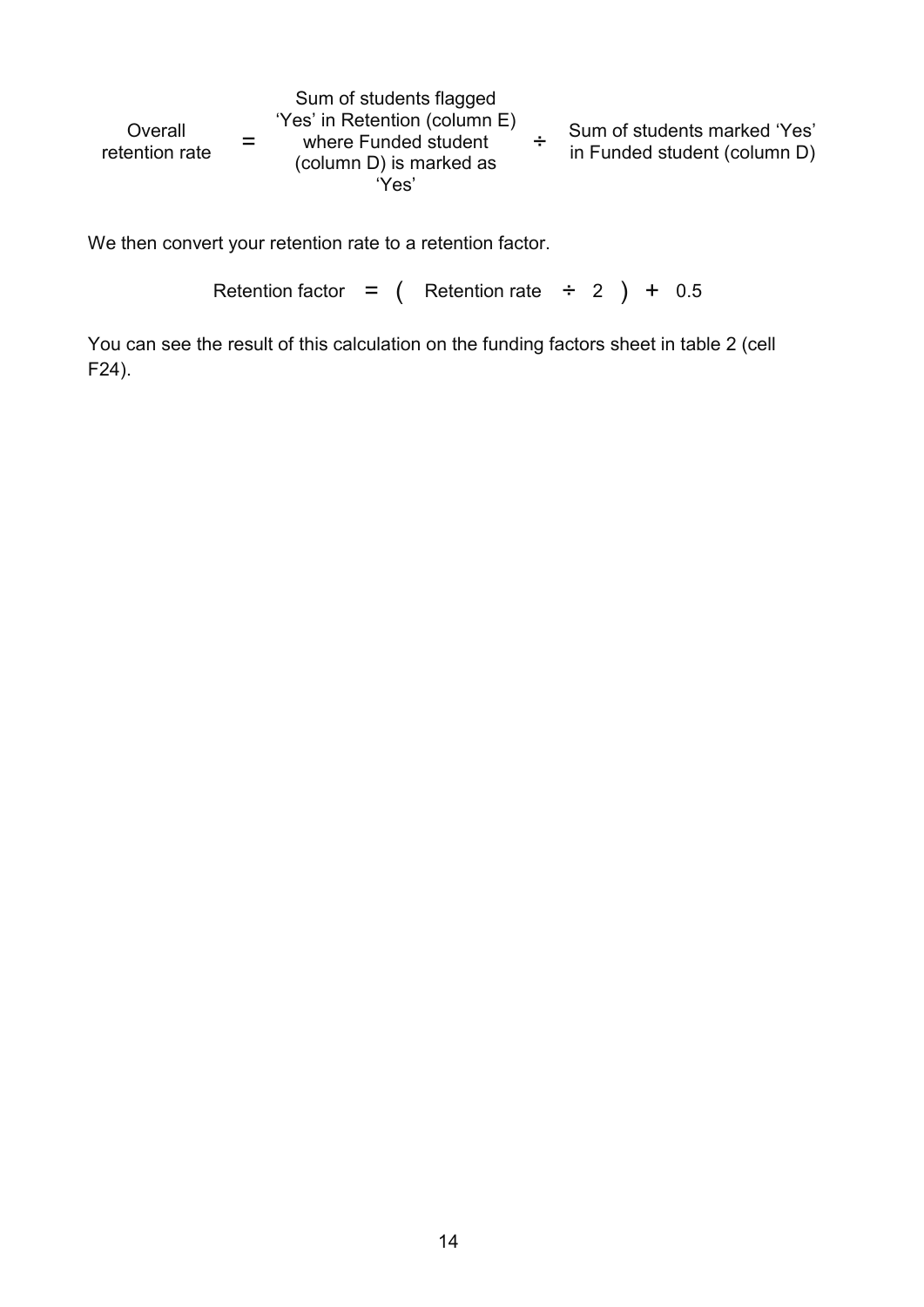# <span id="page-14-0"></span>**Programme cost weighting**

This part of the funding formula reflects the fact that some courses are more expensive to teach than others.

All academic and some vocational programmes are weighted at the base rate.

For vocational programmes, we determine the weighting by the core aim's sector subject area (SSA) tier 2 classification. The weighting is applied to the student's whole programme.

There are 3 higher weightings which provide an extra 20%, 30% or 75% above the base rate.

You can find a full list of weightings in annex A of the [Funding rates and formula](https://www.gov.uk/government/publications/funding-rates-and-formula) guidance.

You can see the programme cost weighting for each of your students on the programme sheet (columns S to U).

#### **For example**

- the base rate includes academic courses, ICT, business admin and travel and tourism
- the medium weighting (20%) includes construction, performing arts and catering
- the high weighting (30%) includes animal care that does not receive the specialist weighting, and engineering
- there is also a specialist weighting (75%) where there is a requirement to operate significant specialist facilities such as a farm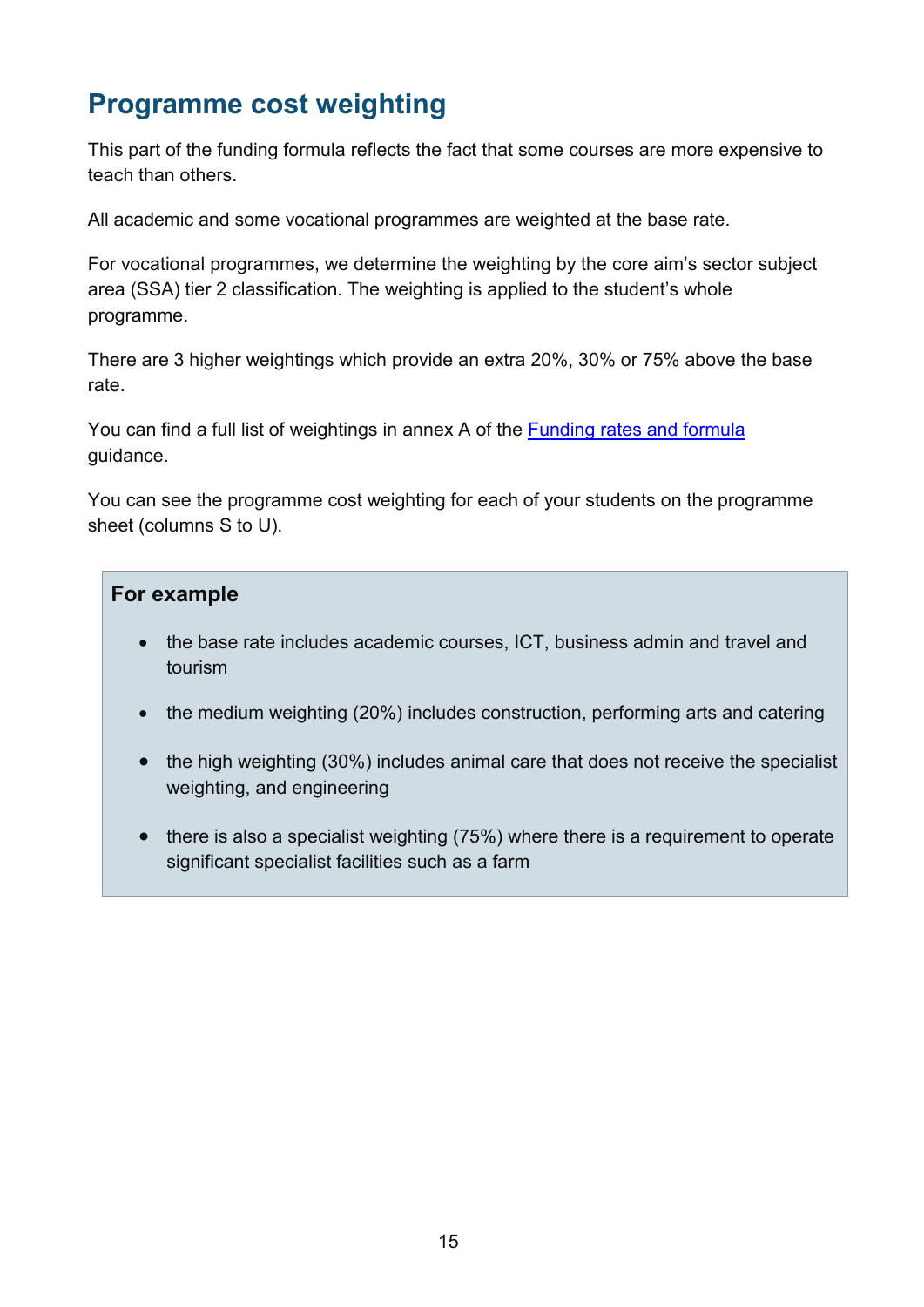## <span id="page-15-0"></span>**Calculation**

You can see your overall programme cost weighting on the funding factors sheet in table 2 (cell F25).

The calculation of the overall programme cost weighting uses data on the programme sheet to weight the factors for individual students based on their programme size:

- we determine the funding band (column Y) using the total planned hours in the funding year (column X), the age of the student (column B) and whether the student is a high needs student (column F)
- for students in funding bands 5 to 2, we derive a weighting value using set hours for each band, and this is recorded as the weighting multiplier in column AA.

| Funding<br>band | <b>Annual planned</b><br>hours | Weighting value used for calculation |
|-----------------|--------------------------------|--------------------------------------|
| 5               | $540+$ hours                   | 600                                  |
| 4a              | $450+$ hours                   | 495                                  |
| 4 <sub>b</sub>  | 450 to 539 hours               | Mid-point 495                        |
| $\overline{3}$  | 360 to 449 hours               | Mid-point 405                        |
| $\overline{2}$  | 280 to 359 hours               | Mid-point 320                        |
| $\mathbf 1$     | Up to 279 hours                | <b>Total hours</b>                   |

### <span id="page-15-1"></span>**Table 5: Base weighting values**

We calculate a weighted student-level programme cost weighting factor.

weighted cost weighting factor  $=$ (column AC) weighting multiplier (column AA) × cost weighting factor value (column T)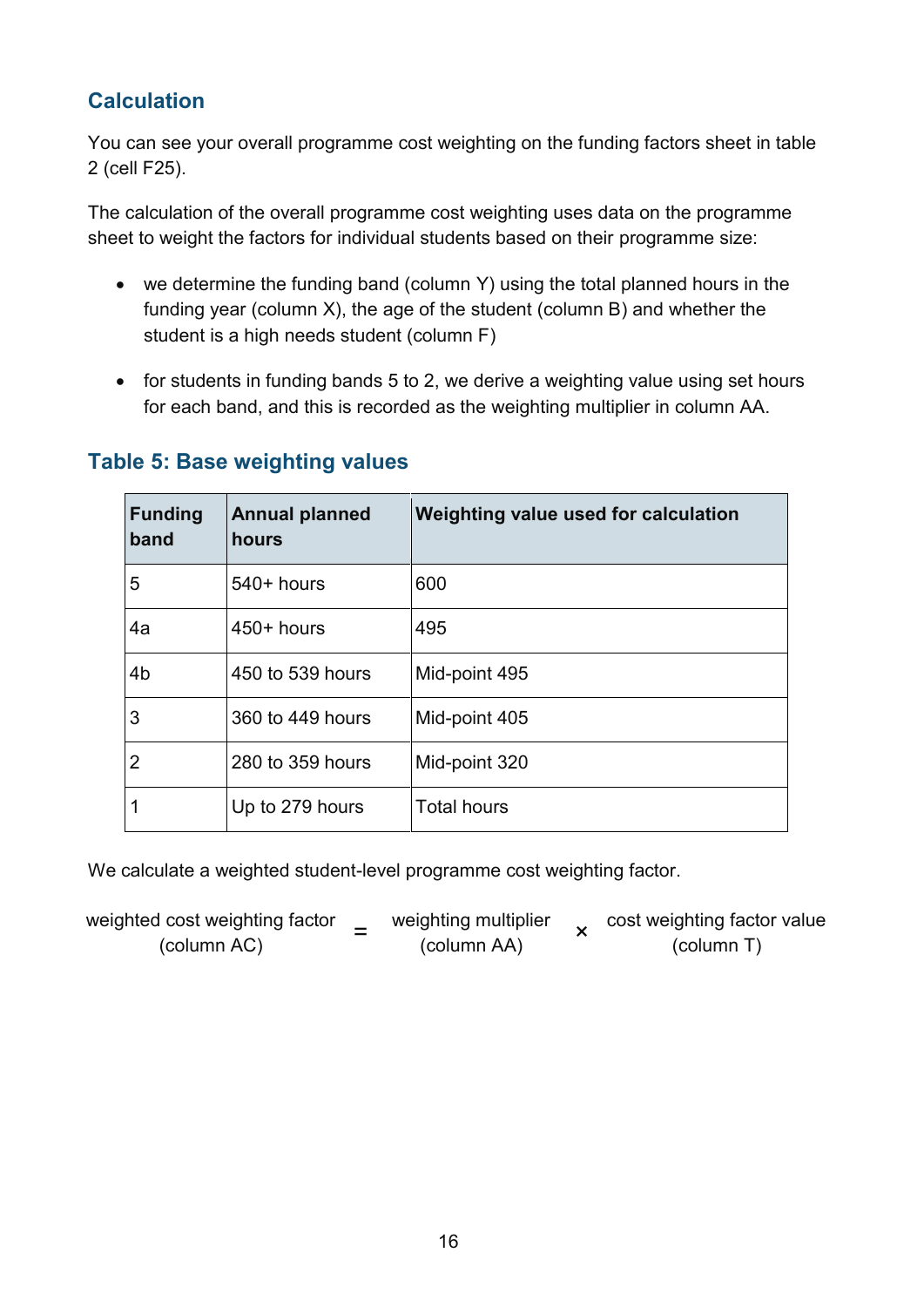We then use the weighted student-level programme cost weighting factors to calculate the overall programme cost weighting factor for your institution.

| programme cost<br>weighting factor |  | sum of weighted<br>cost weighting<br>factor (column<br>AC) where<br><b>Funded student</b><br>(column D) is<br>marked as 'Yes' | ÷ | sum of weighting multiplier (column AA)<br>for all students who meet the funding<br>eligibility criteria (funded student = Yes in<br>column D) |
|------------------------------------|--|-------------------------------------------------------------------------------------------------------------------------------|---|------------------------------------------------------------------------------------------------------------------------------------------------|
|------------------------------------|--|-------------------------------------------------------------------------------------------------------------------------------|---|------------------------------------------------------------------------------------------------------------------------------------------------|

You can see the result of this calculation on the funding factors sheet in table 2 (cell F25).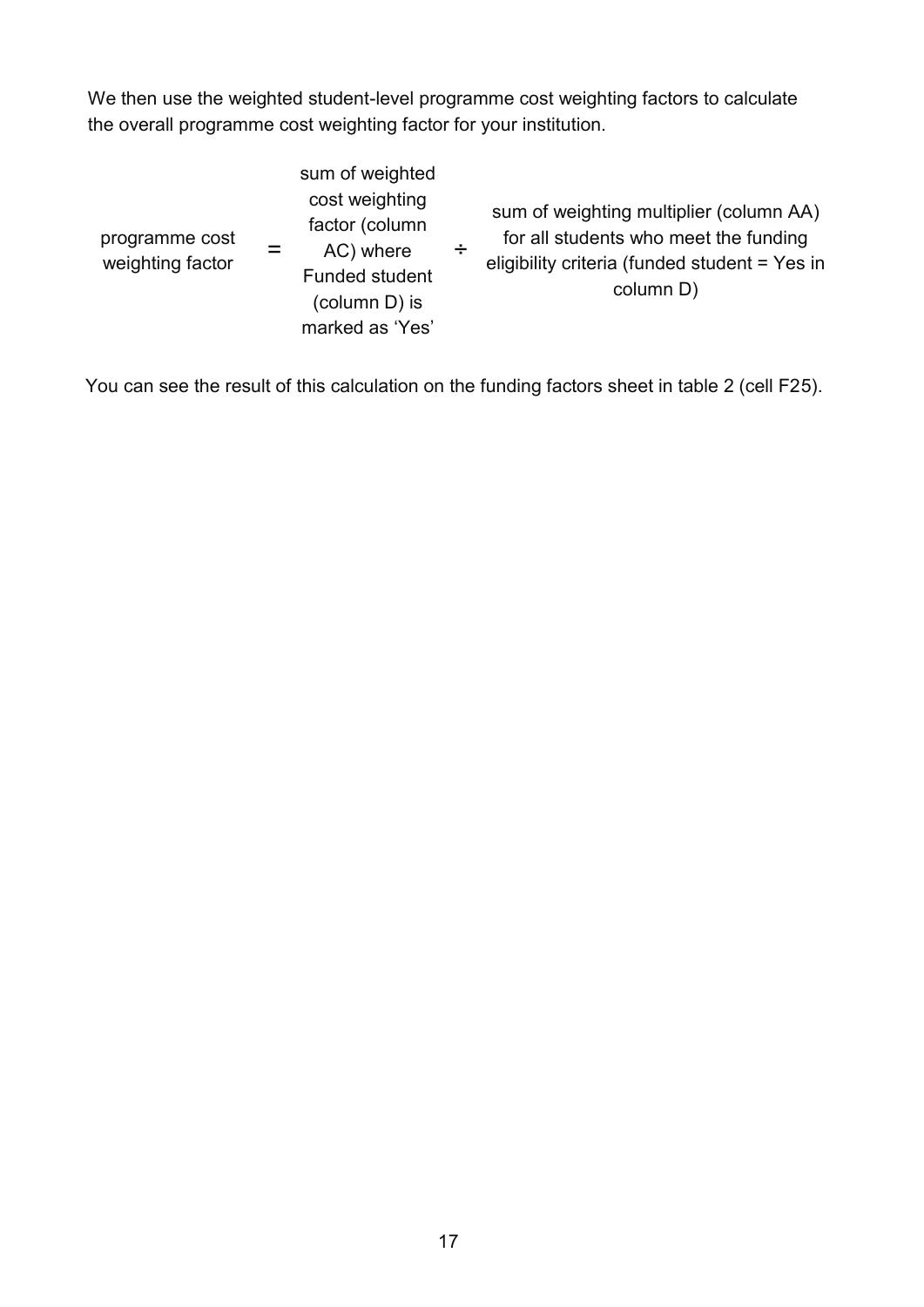# <span id="page-17-0"></span>**Disadvantage funding**

Disadvantage funding has 2 elements: one based on the home postcode of your students, the other based on prior attainment of your students in English and maths GCSE at age 16.

Your disadvantage factors can be found on the funding factors sheet in table 2:

- block 1: economic deprivation
- block 2: prior attainment in GCSE English and maths

## <span id="page-17-1"></span>**Block 1: economic deprivation**

We look at where your students live in order to determine whether disadvantage funding should be allocated. To do this we look up their home postcode in the Index of Multiple Deprivation (IMD) 2015. The IMD is an official government index that tells us how deprived areas are based on education, crime, health, employment and income statistics. We assign an uplift to those students who live in the 27% most deprived areas of the country.

Column C in the programme sheet shows the disadvantage uplift factor for each student. If a student is not eligible for block 1 disadvantage funding, this column shows 1.0000.

### <span id="page-17-2"></span>**Calculation**

You can see your overall economic deprivation factor on the funding factors sheet (cell F26).

The calculation of the overall economic deprivation factor uses the data on the programme sheet to weight the factors for individual students based on their programme size:

- we determine the funding band (column Y) using the total planned hours in the funding year (column X)
- for students in funding bands 5 to 2, we derive a weighting value (see table 5) using set hours for each band, and this is recorded as the weighting multiplier in column AA

We calculate a weighted student-level disadvantage uplift.

weighted disadvantage uplift  $=$ (column AB) weighting multiplier (column AA) × student's disadvantage uplift factor (column C)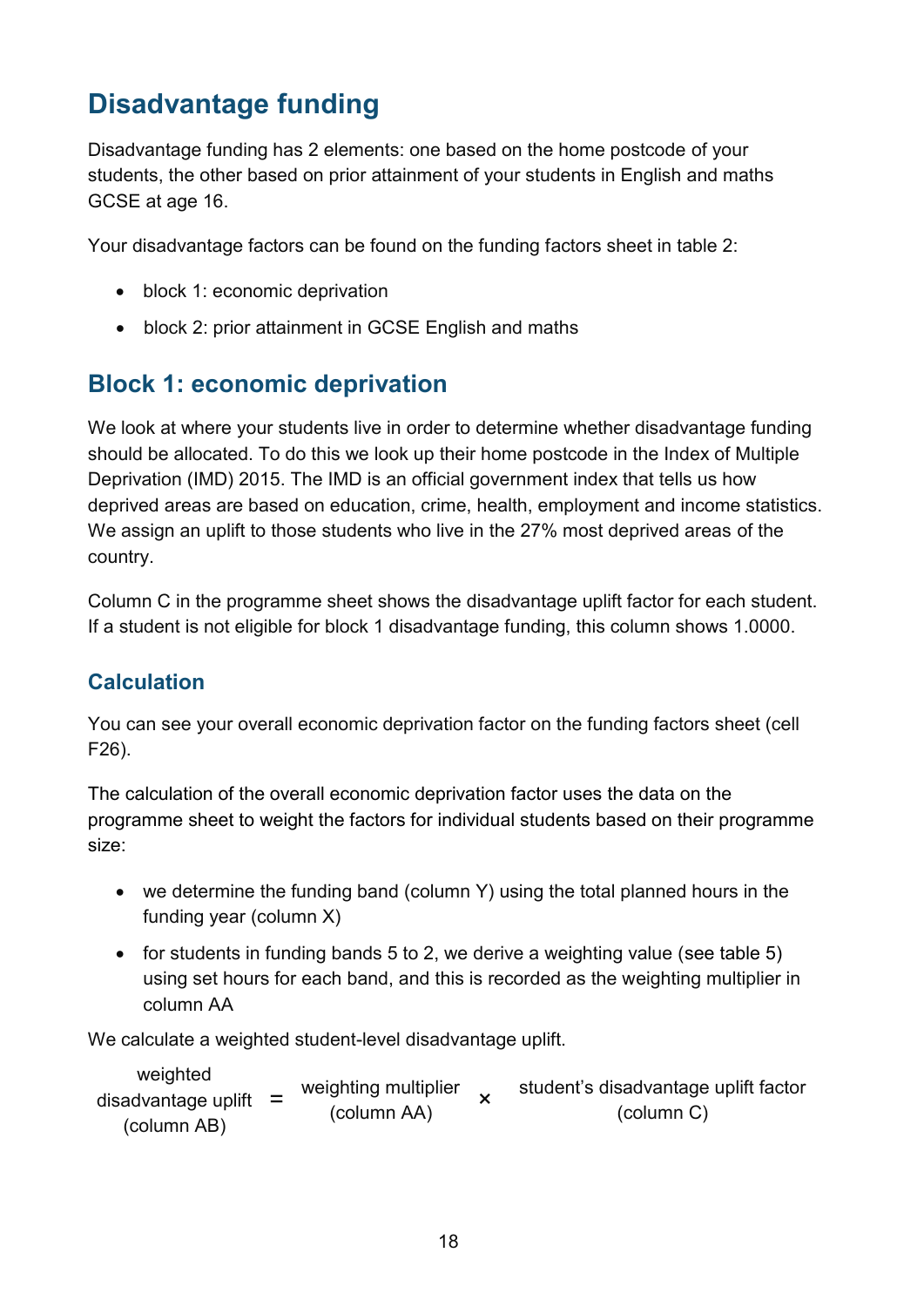We then use the weighted student-level disadvantage uplift to calculate the overall block 1 disadvantage factor for your institution.

block 1 disadvantage/ economic deprivation factor =

sum of weighted disadvantage uplift (column AB) minus sum of weighting multiplier (column AA) where Funded student (column D) is marked as 'Yes'

as a percentage of

sum of the weighting multiplier (column AA) for all students who meet the funding eligibility criteria, (funded student = Yes in column D)

## <span id="page-18-0"></span>**Care leavers**

The number of care leavers for your institution will be shown on your allocation statement. This will be taken from your 16 to 19 Bursary Fund claims for the 2017 to 2018 academic year, for vulnerable students who were 'In Care' or 'Care Leavers'.

## <span id="page-18-1"></span>**Block 2: prior attainment**

Disadvantage block 2 provides funds to support students with additional needs including moderate learning difficulties and disabilities. It is based on low prior attainment in maths and English.

We use data from the 2017 to 2018 census to calculate the average block 2 instances per student to be used in the calculation of your funding. This was introduced in 2017 to 2018 and is now the permanent method; previously we used Young Peoples Matched Administrative Database (YPMAD) data.

The 2017 to 2018 allocation was the first year of this approach, and mitigation funding was applied to protect all institutions that saw a drop in instances per student as a direct result of moving from YPMAD to census source data. This was a one year arrangement and will no longer be applied. This will be the third year of change for this area, if you identify a large decrease between 2018 to 2019 and 2019 to 2020 you might want to review the data within your ACT file to identify any data recording issues. We will be contacting a small number of institutions that have seen either a significant increase or decrease from 2018 to 2019.

## <span id="page-18-2"></span>**Calculation**

We look at the grades your students attained in GCSE English and maths by the end of year 11. This information is taken from the census fields EnglishGCSEPriorAttainmentYearGroup and MathsGCSEPriorAttainmentYearGroup.

We calculate for each student the number of instances where English and/or maths was not achieved by year 11. A student can therefore be worth a maximum of 2 instances.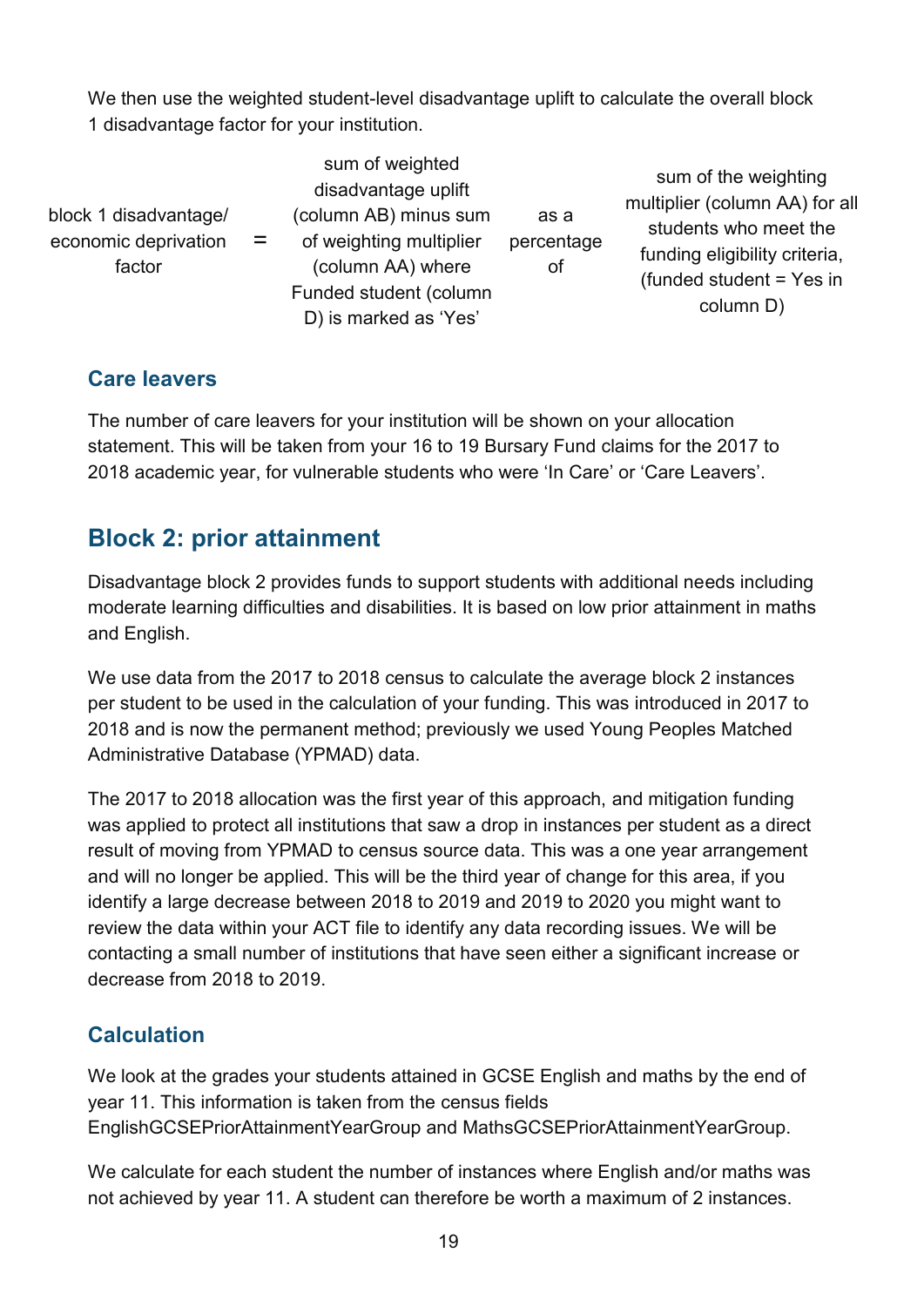#### <span id="page-19-0"></span>**Table 6: Block 2 instance example**

| <b>Example</b> | <b>GCSE English</b><br>below A*-C/9-4 | <b>GCSE maths</b><br>below A*-C/9-4 | <b>Student instance</b><br>value |
|----------------|---------------------------------------|-------------------------------------|----------------------------------|
| Student 1      | <b>No</b>                             | <b>No</b>                           | 0                                |
| Student 2      | Yes                                   | <b>No</b>                           |                                  |
| Student 3      | No                                    | Yes                                 |                                  |
| Student 4      | Yes                                   | Yes                                 | 2                                |

The disadvantage block 2 factor for your institution is then calculated by adding the instance values (shown on the programme sheet in column J) for those students who meet the funding eligibility criteria (column  $D = Yes$ ) together and dividing by the total number of funded students (column D = Yes). This gives an average instance value per funded student, this calculated factor is shown in table 2 on the funding factors sheet (cell F27).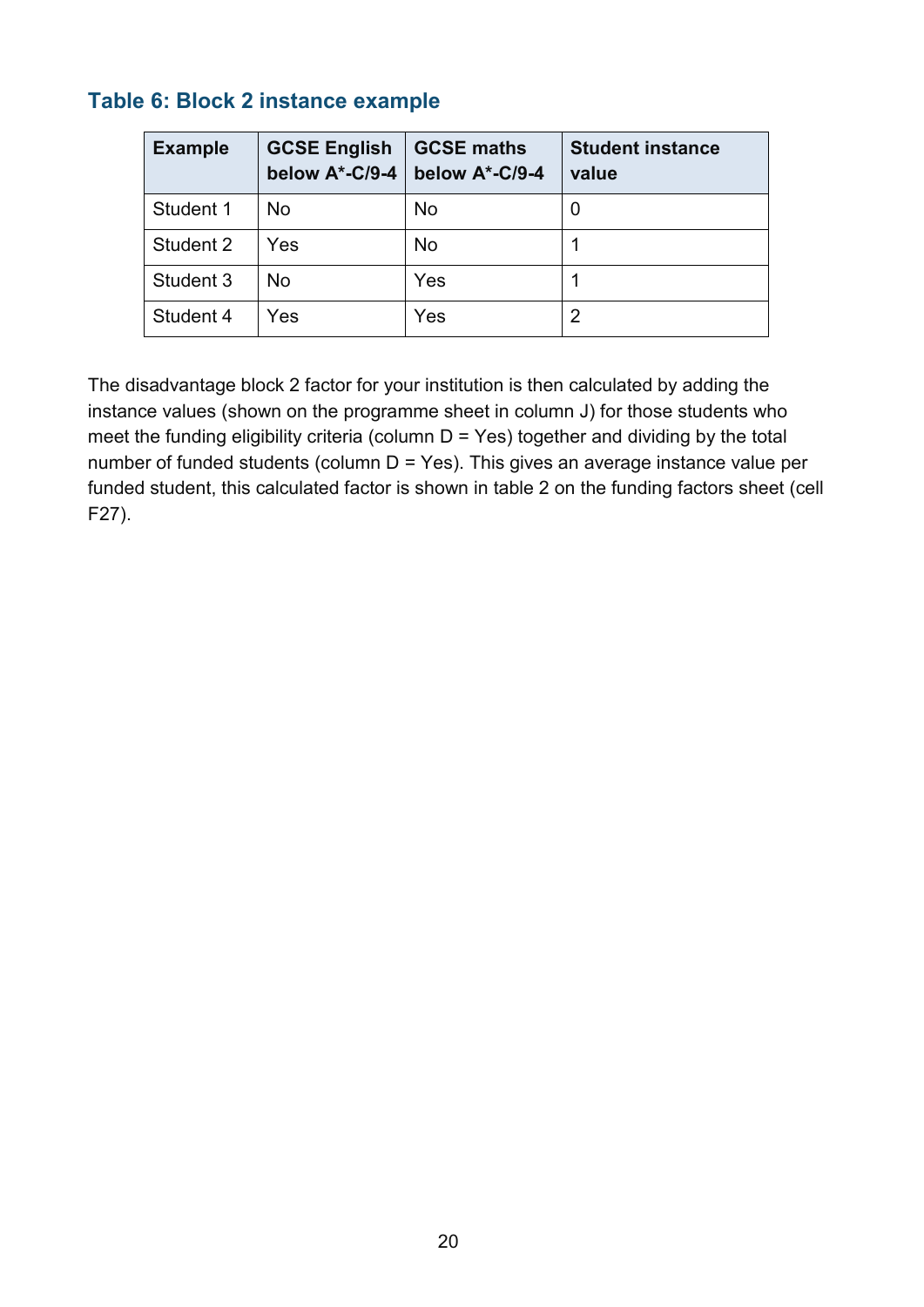# <span id="page-20-0"></span>**Maths and English condition of funding**

Students who do not hold a GCSE grade 9 to 4, A\* to C or equivalent qualification in these subjects must study maths and/or English as part of their study programme in each academic year. There will be an impact on your allocation when these students are not enrolled on either maths and/or English GCSE or stepping stone qualifications (where applicable) in academic year 2017 to 2018, and are not recorded as exempt.

The full [details](https://www.gov.uk/guidance/16-to-19-funding-maths-and-english-condition-of-funding) of how this will be applied (including mitigation arrangements) are on GOV.UK.

Table 3 on the funding factors sheet (students not meeting CoF, column F) shows how many students you have that did not meet the condition of funding in 2017 to 2018 compared to the total students. The table is split by funding band.

You can see which students did not meet the condition of funding on the programme sheet (student meets condition of funding, column M = No). This has been derived from the census using English GCSE highest prior attainment, Maths GCSE highest prior attainment, funding exemption and QAN details. The student's English status is shown in column K and their maths status is shown in column L. Where either of these columns equals 'Doesn't have and not studying' or 'Has Grade D or 3 and not studying', the student does not meet the condition of funding.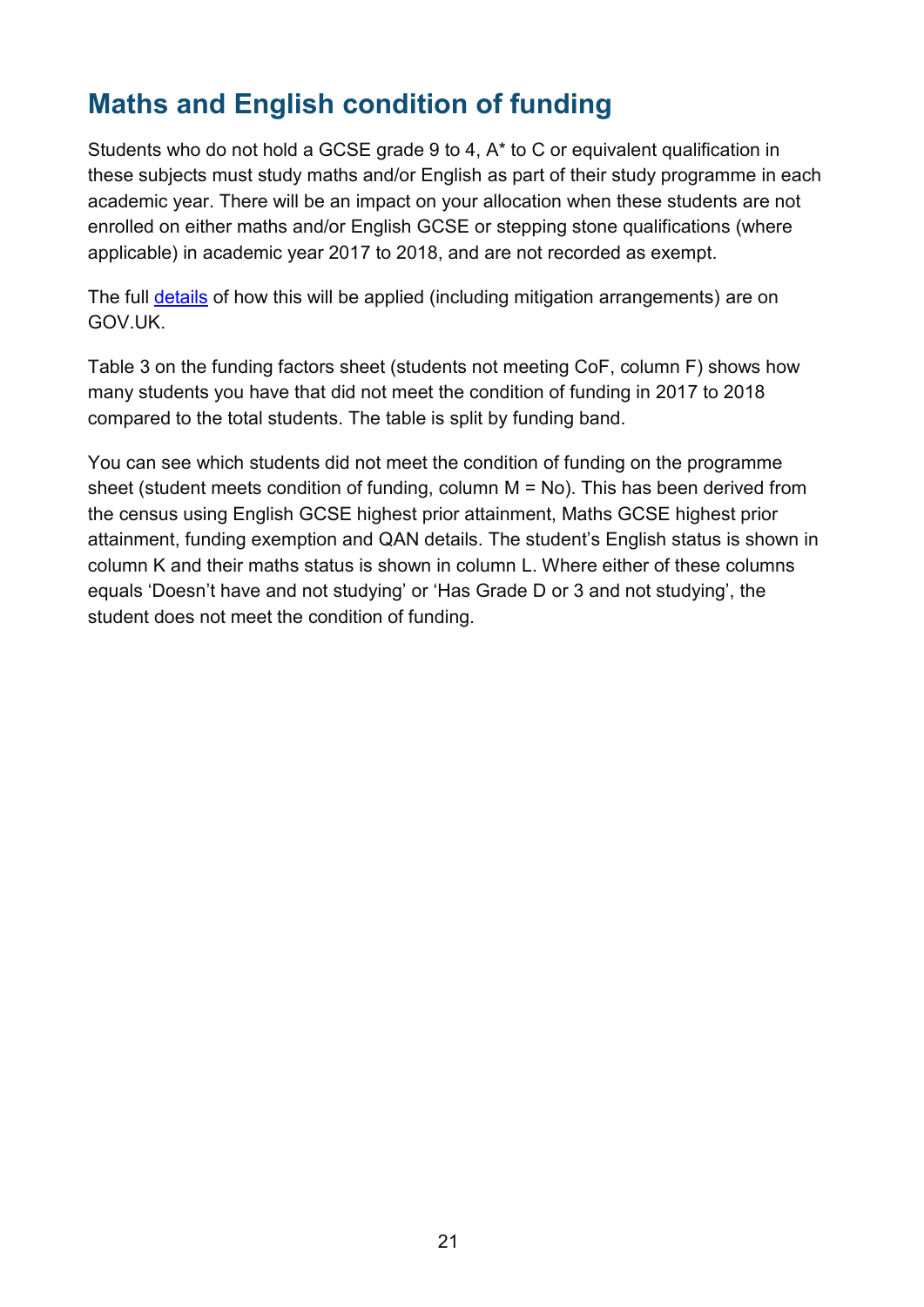# <span id="page-21-0"></span>**Capacity Delivery Fund (CDF) – Industry placements**

CDF is to facilitate the build-up of capacity and capability to deliver substantial industry placements and deliver such placements and was introduced in the 2018 to 2019 academic year. The placements being delivered are for students on vocational and technical study programmes at level 2 and level 3. It is recognised that the delivery of significant numbers of industry placements as part of T Levels is a significant step change for the sector. As industry placements are a compulsory part of T levels, CDF funding has been made available for providers to build their capacity ahead of the roll out in 2020. [Further details](https://www.gov.uk/guidance/industry-placements-capacity-and-delivery-fund-cdf-for-academic-year-2019-to-2020#qualifying-students) can be found on GOV.UK.

You can see on the programme sheet which students are marked as eligible for CDF (column G). The total number of students eligible for CDF funding in 2019 to 2020 can be seen on the funding factors sheet in cell F44.

CDF funding will only be allocated to institutions who have students studying eligible programmes in 2017 to 2018 that have submitted an approved plan, opted in and have an Ofsted overall effectiveness grading of "Requires Improvement" or better. The allocation statement will confirm the CDF funding.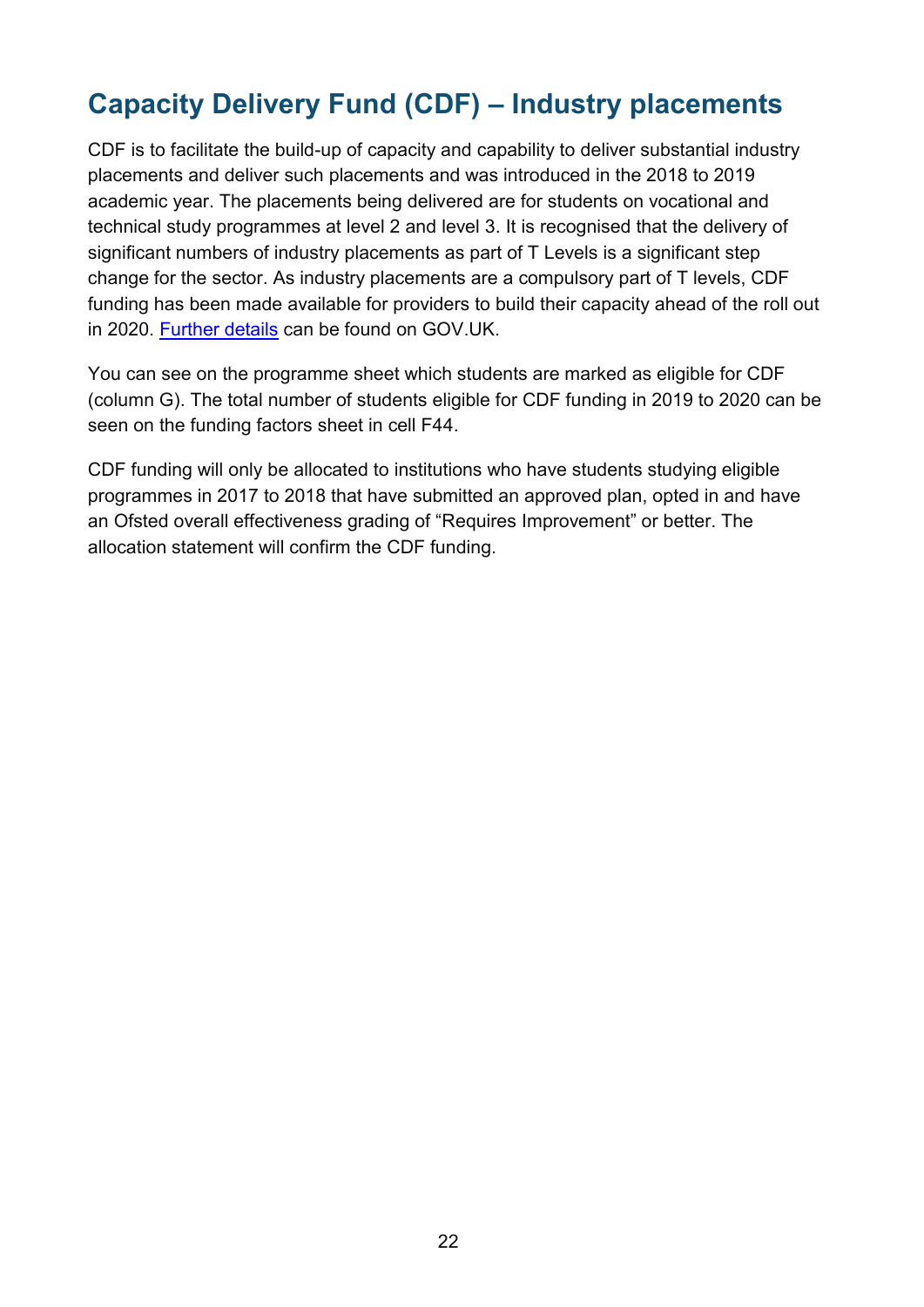## <span id="page-22-0"></span>**Area cost allowance**

Some areas of the country are more expensive to teach in and the area cost allowance reflects this.

For schools and academies we calculate area cost from the institution's postcode.

There is more detail on the area cost factor in the [Funding rates and formula guidance](https://www.gov.uk/government/publications/funding-rates-and-formula) on GOV.UK.

#### <span id="page-22-1"></span>**Table 8: Area cost factors**

| <b>Area</b>                       | <b>Uplift</b> | <b>Factor</b> |
|-----------------------------------|---------------|---------------|
|                                   | 2018 to 2019  |               |
| London A (Inner London)           | 20%           | 1.2           |
| London B (Outer London)           | 12%           | 1.12          |
| Berkshire (fringe and non-fringe) | 12%           | 1.12          |
| Crawley                           | 12%           | 1.12          |
| Surrey                            | 12%           | 1.12          |
| Buckinghamshire fringe            | 10%           | 1.1           |
| Hertfordshire fringe              | 10%           | 1.1           |
| Buckinghamshire non-fringe        | 7%            | 1.07          |
| Oxfordshire                       | 7%            | 1.07          |
| Essex fringe                      | 6%            | 1.06          |
| Kent fringe                       | 6%            | 1.06          |
| <b>Bedfordshire</b>               | 3%            | 1.03          |
| Hertfordshire non-fringe          | 3%            | 1.03          |
| Cambridgeshire                    | 2%            | 1.02          |
| Hampshire and Isle of Wight       | 2%            | 1.02          |
| West Sussex non-fringe            | 1%            | 1.01          |
| Rest of England                   | 0%            | 1             |

The area cost factor for your institution is on the funding factors sheet in table 2 (cell F28).